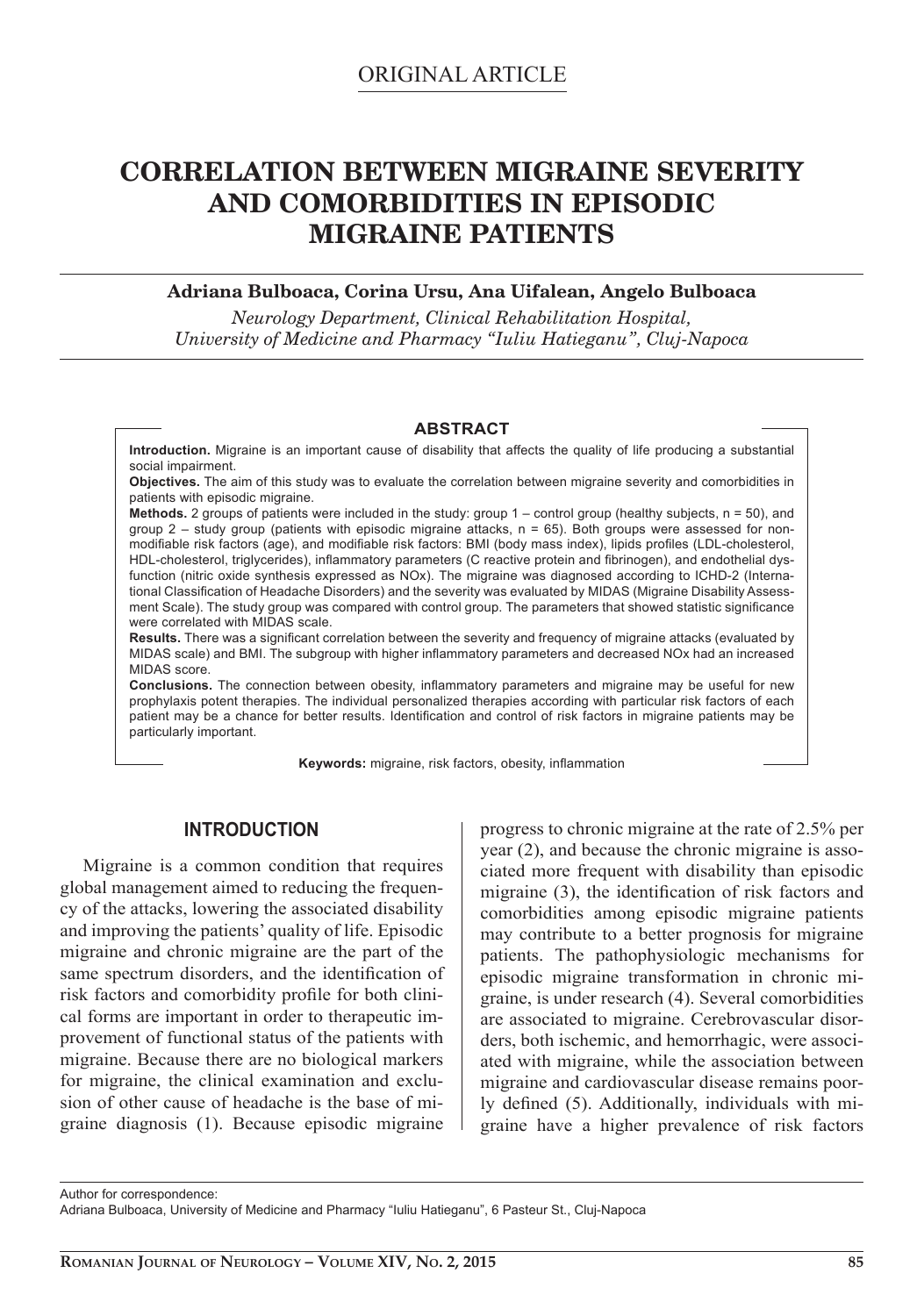known to be associated with cardiovascular disease, including hypertension, diabetes, and hyperlipidemia (6). Obesity can also be linked with migraine prevalence, frequency, and disability both in pediatric and adult subjects (7). The association between obesity and episodic migraine is strongest in those younger than 50 years and women (8). The C reactive protein (CRP) as a biomarker of inflammation showed to be potential associated with migraine (9). The endothelial dysfunction (expressed by nitric oxide synthesis – a biomarker for endothelial dysfunction) was also associated with migraine (10).

The aim of this study was to identify the relationship between associated disorders or comorbidities in episodic migraine patients. We sought to find if there is a correlation between blood pressure, metabolic (carbohydrate and lipid profile), inflammatory parameter, and nitro-oxidative stress with severity of migraine assessed by *Migraine* Disability Assessment Scale (*MIDAS*).

# **MATERIAL AND METHODS**

#### **Study groups and protocol**

The study had the local Ethics Committee approval (Clinical Rehabilitation Hospital, Cluj-Napoca, Romania) and the Informed Consent for each patient. The subjects included in this study were referred to Clinical Rehabilitation Hospital, Cluj-Napoca, Romania for headache during March 2012 – March 2014. Two groups of patients were selected for the study: group 1 (control group – healthy subjects,  $n = 50$ ), group 2 (study group – patients with migraine,  $n = 65$ ). The migraine was diagnosed according to ICHD-2 (International Clasiffication of Headache Disorders) and the severity was evaluated by MIDAS (Migraine Disability Assessment Scale) (11). Patients with episodic migraine without aura were included in the study. Chronic migraine and cerebrovascular diseases patients (assessed by cranial MRI) were excluded. Other causes of headache or medication overuse headache were also excluded. Both groups were assessed for non-modifiable risk factors (age) and modifiable risk factors: BMI (body mass index), lipids profiles (LDL-cholesterol, HDL-cholesterol, triglycerides), inflammatory parameters (C reactive protein and fibrinogen). The endothelial dysfunction was assessed by nitric oxide evaluation as nitrite an nitrate plasma level (NOx)(Griess reaction) (12). The smoking/non-smoking status and the alcohol consumption were evaluated by questionnaire for each patient. Significant ethylic alcohol use was considered a daily dose above 10g ethanol (13,14).

### **Statistics**

The comparison between groups was made with Student test for normal distributed data, with Man-Whitney test for non-normal distributed data, and Chi-square test for non-parametric data. Spearman test were applied for correlation calculation for non-normal distributed data, and Pearson test for correlation of normal distributed data.  $p < 0.05$ were considered significant. The correlations were

*TABLE 1. Clinical and demographical characteristics of study group compared to control group. The values are expressed as mean (SD) – for normal distributed data, median (quartiles) for non-normal distributed data, and number of subjects for non-parametric data.*

| alou loutou auta, aha hambor or capjocto for holl paramouno auta.                        |                               |                                |                      |
|------------------------------------------------------------------------------------------|-------------------------------|--------------------------------|----------------------|
| Parameter                                                                                | Group $1$ (Control) $n=50$    | Group 2 (Study) $N = 65$       | P value              |
| Age (years)                                                                              | 43.5 (37.5-45)                | 44 (40-45)                     | NS.                  |
| BMI (Quetelet formula)*                                                                  | 23.72 (23-25)                 | 26.3 (25.5-27)                 | p < 0.01<br>p < 0.01 |
| TAS $(mmHg)*$                                                                            | 122 (120-124)                 | 124 (120-125)                  | p < 0.05             |
| TAD (mmHg)**                                                                             | 79.8 (3.49)                   | 87.23 (5.45)                   | p < 0.001            |
| Glycemia (mg%)*                                                                          | 90 (88-97)                    | 86 (80-98)                     | NS.                  |
| Current Smoking status/non-smoking status***                                             | 15/35                         | 32/33                          | p < 0.05             |
| Alcohol consumption (number of patients with<br>significant ethylic alcohol consumption) | 5/50                          | 11/62                          | NS.                  |
| $CRP (mg%)**$                                                                            | 0.5(0.17)                     | 1(0.29)                        | p < 0.0001           |
| Fibrinogen (mg%)*                                                                        | 202.5 (145-165)               | 255.75 (220-285)               | NS.                  |
| NOx $(\mu \text{mol/L})^*$                                                               | 50.25 (45.25-52.75)           | 32.55 (30.25-35.75)            | P < 0.01             |
| $LDL - CST$ (mg%)*                                                                       | 110 (110-130)                 | 140 (125-160)                  | p < 0.001            |
| $HDL - CST$ (mg%)**                                                                      | $40(33.5 - 45)$<br>40 (33-45) | 35.23 (30-43.25)<br>35 (30-44) | p < 0.01<br>p < 0.05 |
| TG $(mg%)^*$                                                                             | 140 (135-150)                 | 150 (130-170)                  | NS.                  |

\*Man-Whitney test, \*\*t-test, \*\*\*Chi-square test, NS - non-significant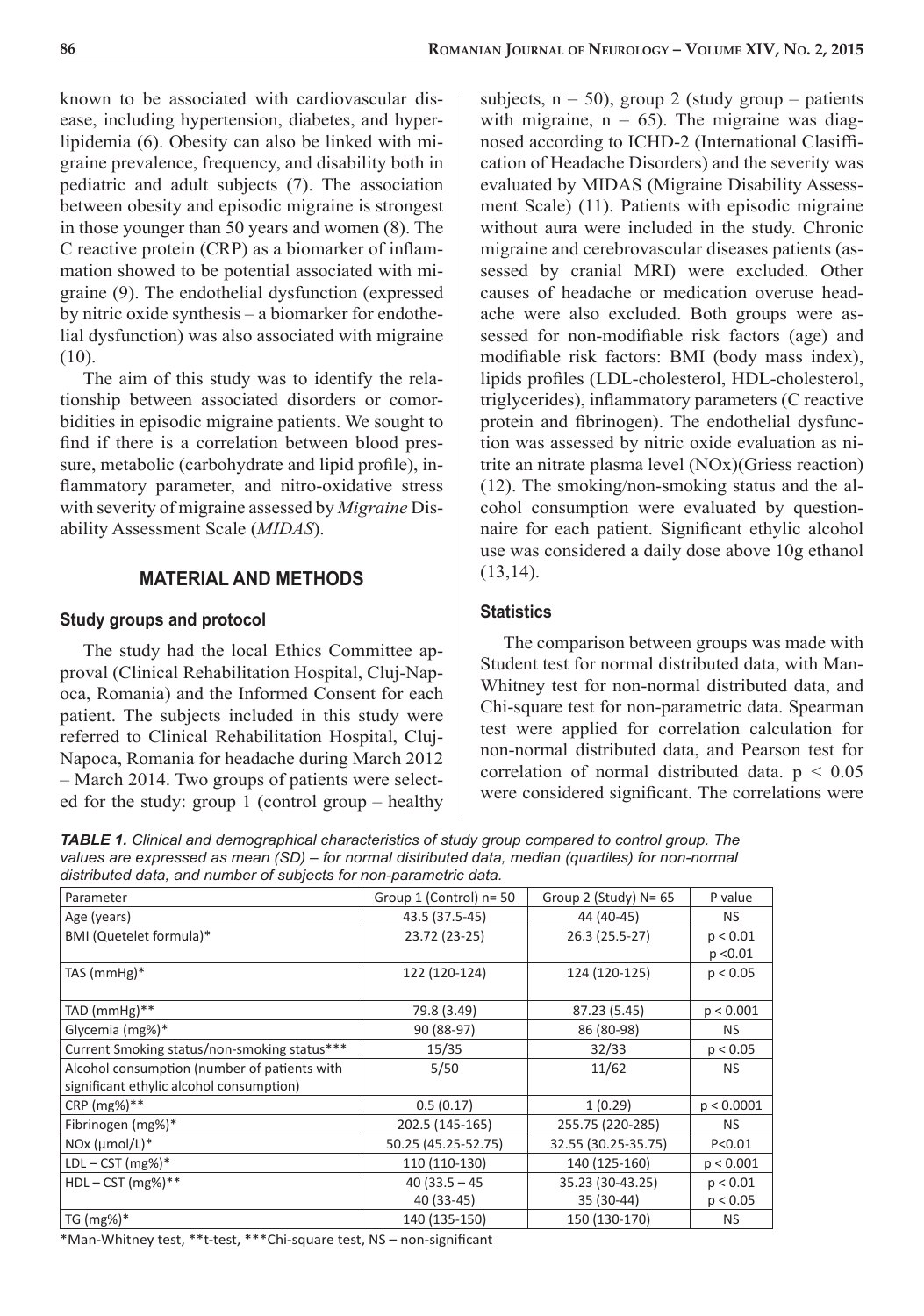made between MIDAS score and risk factors (which proved significant difference in study group) compared with control group).

#### **RESULTS**

The demographical characteristics of study group compared to control group are presented in Table 1.

### **Relationship between MIDAS score and BMI, CRP, NOx, lipoproteins, glycemia, and blood pressure, in study group**

Significant monotonic positive relationship was identified for MIDAS score with BMI, and CRP values. A negative monotonic relationship between MMSE and NOx was also demonstrated (see Table 2). No significant relationship was identified between MIDAS score and other parameter in study group patients.

#### **DISCUSSIONS**

The association between dyslipidemia and common migraine was proved to be homogeneous in recent researches. There is a positive association between common migraine and dyslipidemia observed in women with migraine but not in men patients (15), however different connection between migraine specific features and a dyslipidemia cannot be excluded in male population (16). Several studies lead to the conclusion that high levels of triglycerides and cholesterol may be involved in a more complex relationship between migraine, atherosclerotic vessel changes and metabolic syndrome. Triglycerides, total cholesterol, low-density lipoprotein cholesterol may be used in the future as potential predictors for migraine and treatment responsivity. The differences in lipids levels between the study group and control group were statistical significant but there is no clear relationship with clinical features of migraine (17).

A direct relation of cigarette-smoking and common migraine has not been proved, but the prevalence of smoking is higher in migraine patients (18). Even though smoking is unlikely to be an independent factor for recurrent migraine attacks (19) it can posted as a negative lifestyle factor associated to common migraine (20). Furthermore, tobacco exposure may lower the threshold of trigeminal-autonomic reflex and more severe migraine attacks may occur (21). Our study proved a significant higher number of smokers in migraine patients group compared to control group.

Regarding the blood pressure, a correlation has been observed between a high diastolic pressure and migraine. The correlation between systolic blood pressure and migraine is not clear (22). An increase of blood pressure in systole may be a major determinant of small arteries' compliance, suggesting a strong connection between vasospasm mechanisms, observed in migraine that is associated with hypertension (23). Over more, patients with common migraine have an increased risk of developing hypertension (24). Hypertension may increase the frequency and severity of migraine attacks or lead to the transformation of episodic migraine in chronic migraine (25). Our study found significant differences between study group and control group in both diastolic and systolic blood pressure, even the values were in normal limits. It is possible that renin-angiotensin-aldosteron system (RAA) having an important implication in correlation of migraine with hypertension, in some selected cases (26). Increased availability of angiotensin II and a higher converting enzyme activity seem to have a pathogenic role in migraine (27). There is strong evidence that a good control of blood pressure may improve the migraine outcome (28). Further studies are needed for clarify the connection between blood pressure values and common migraine.

An increased BMI reflecting obesity and insulin resistance have found to have a higher prevalence among patients with common migraine (29). Obesity was correlated to migraine attacks frequency, with poor treatments efficiency. The adipose tissue plays an important role in the inflammatory process producing active peptides such as leptine and adiponectine. Leptine is a pro inflammatory adipokine and have proportionate levels to body fat stores. Adiponectine has an anti-inflammatory function but is decreasing in obesity, creating disequilibrium in favor of inflammation  $(30)$ . Obesity is a pro-inflammatory state in which pain-generating-hormones are produced and released from adipose

| TABLE 2. Significant monotonic relationship expressed as Spearman's rank correlation (p values) in study group |  |  |  |  |  |  |
|----------------------------------------------------------------------------------------------------------------|--|--|--|--|--|--|
|----------------------------------------------------------------------------------------------------------------|--|--|--|--|--|--|

|         | MMSE and   | MMSE and | MMSE and              | MMSE and  | MMSE and       | MMSE and | MMSE and | MMSE and   |
|---------|------------|----------|-----------------------|-----------|----------------|----------|----------|------------|
|         | <b>BMI</b> | CRP      | <b>NO<sub>x</sub></b> | LDL-CST   | <b>HDL-CST</b> | glycemia | TAS      | <b>TAD</b> |
| p value | p < 0.05   | 0.05     | .0.05                 | <b>NS</b> | NS             | NS       | NS       | NS         |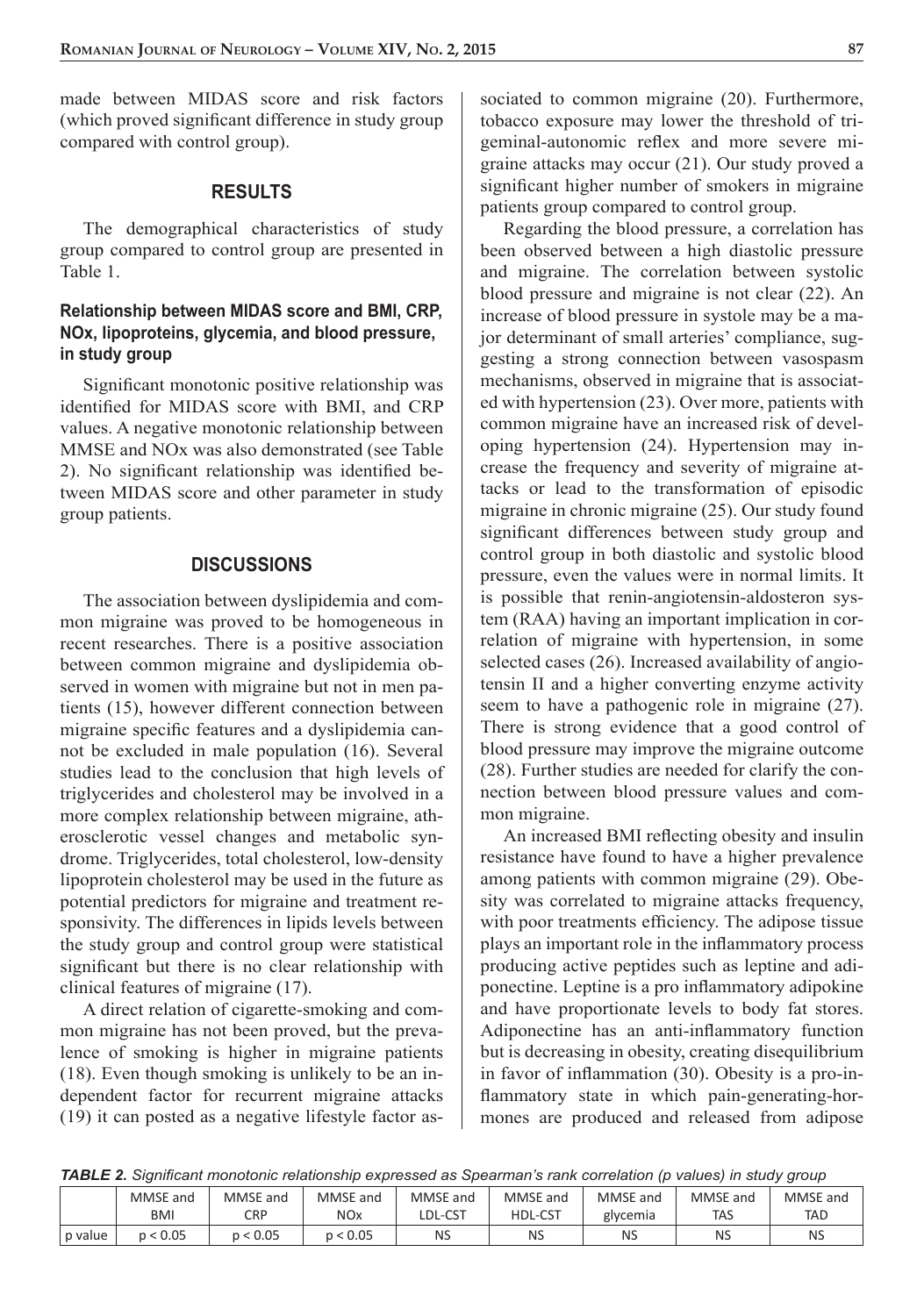cells. Substance P, TNF-alpha, interleukine-6, are molecules involved in pain mechanism and were found also to be increased in migraine (31). Therefore the predisposition of obese individuals for more severe migraine attacks and lower treatment responsivity, has a cumulative pathogenethic factors from two separate independent sources: obesity and migraine with a common background represented by inflammation

The complex mechanisms involved in migraine and their connection to high CRP levels is incompletely understood. The link between migraine and high levels of CRP may be induced by various mechanisms as are leukocyte activation, oxidative stress, inflammatory cytokines produced during, and between migraine attacks. High serum levels of TNF-alpha and IL-1 are common in migraine patients (32). Even though common migraine is characterized by episodic attacks, the underlying inflammatory changes are long lasting or irreversible, leading to permanent dysfunction and destabilization of the neurons (33). Migraine attacks are associated with repeated neurogenic inflammation of cranial arteries and dura mater. Several pro inflammatory cytokines released during migraine attacks are involved in the endothelial inflammatory process predisposing to atherosclerotic disease. These molecules may increase the peripheral resistance in

migraine patients  $(34)$ . These findings suggest that hyperactivity of basal arteries induced by inflammatory cytokines hyper production may lead to vasospasm phenomena seen during the attacks (35). CRP may be used in the future to identify the patients with migraine which have a risk for vascular events (36).

The correlation between CRP as marker of inflammation was demonstrated by Welch et al, suggesting that attacks of migraine may involve repeated sterile vascular inflammation (37). Proinflammatory markers as is CRP were proved to be significantly increased in migraine patients (38). There are other studies that proved that the nitrite concentration in migraineurs was significantly lower than healthy subjects, and L-arginine (a NO donor) may improve the clinical symptoms (39,40).

#### **CONCLUSIONS**

The connection between obesity, inflammatory parameters and migraine may be useful for new prophylaxis potent therapies. The individual personalized therapies according with particular risk factors of each patient may be a chance for better results. Identification and control of risk factors in migraine patients may be particularly important.

#### **REFERENCES**

- 1. Katsarava Z., Buse D.C., Manack A.N., Lipton R.B. Defining the differences between episodic migraine and chronic migraine, 2012, 16(1):86-92.
- **2. Bigal M.E., Kurth T., Hu H., Santanello N., Lipton R.B**. Migraine and cardiovascular disease: possible mechanisms of interaction, 2009, 72(21):1864-71.
- **3. Carod-Artal F.J., Irimia P., Ezpeleta D.** Chronic migraine: definition, epidemiology, risk factors and treatment, 2012, 54(10):629-37.
- **4.** Sánchez del Río-González M. Chronic migraine: pathophysiology, *Rev Neurol,* 2012, 54 Suppl 2:S13-9.
- **5. Guidetti D., Rota E., Morelli N., Immovilli P.** Migraine and stroke: "vascular" comorbidity, *Front Neurol.* 2014, 8;5:193.
- **6. Marcelo E. Bigal, Joshua N. Liberman, Richard B.** Lipton, Obesity and migraine A population study, *Neurology,* 2006, 66 (4): 545-550.
- **7. Verrotti A., Di Fonzo A., Penta L., Agostinelli S., Parisi P.** Obesity and headache/migraine: the importance of weight reduction through lifestyle modifications, *Biomed Res Int*, 2014, 2014:420858.
- **8. Peterlin B.L., Rosso A.L., Williams M.A., Rosenberg J.R., Haythornthwaite J.A., Merikangas K.R., Gottesman R.F., Bond D.S., He J.P., Zonderman A.B.** Episodic migraine and obesity and the infl uence of age, race, and sex, *Neurology,* 2013, 81(15):1314-2.
- **9. Lippi G., Mattiuzzi C., Cervellin G.** C-reactive protein and migraine, Facts or speculations? *Clin Chem Lab Med,* 2014, 52(9):1265-72.
- **10. Rajan R., Khurana D., Lal V.** Interictal cerebral and systemic endothelial dysfunction in patients with migraine: a case-control study, *J Neurol Neurosurg Psychiatry,* 2014: 309571.
- **11. Stewart W.F., Lipton R.B., Dowson A.J., Sawyer J.** Development and testing of the Migraine Disability Assessment (MIDAS) Questionnaire to assess headache-related disability, *Neurology,* 2001, 56(6 Suppl 1):S20-8.
- **12. Miranda K.M., Espey M.G., Wink D.A.** A rapid, simple spectrophotometric method for simultaneous detection of nitrate and nitrite, *Nitric Oxide,* 2001, 5:62–71.
- **13. Martin-Moreno J.M., Harris M.E., Breda J., Møller L., Alfonso-Sanchez J.L., Gorgojo L.** Enhanced labelling on alcoholic drinks: reviewing the evidence to guide alcohol policy, *Eur J Public Health,*  2013, 23(6):1082-7.
- **14. Sacco S., Pistoia F., Degan D., Carolei A.** Conventional vascular risk factors: their role in the association between migraine and cardiovascular diseases, *Cephalalgia,* 2015, 35(2):146-64.
- **15. Goulart A.C., Santos I.S., Lotufo P.A., Benseñor I.M.** Gender aspects of the relationship between migraine and cardiovascular risk factors: A cross-sectional evaluation in the Brazilian Longitudinal Study of Adult Health (ELSA-Brasil). *Cephalalgia,* 2015: 0333102415570494.
- **16. Winter A.C., Berger K., Buring J.E., Kurth T.** Body mass index, migraine, migraine frequency and migraine features in women, *Cephalalgia,* 2009, 29(2):269-78.
- **17. Kurth T., Gaziano J.M., Cook N.R., Logroscino G., Diener H.C., Buring J.E.** Migraine and risk of cardiovascular disease in women. *JAMA,* 2006, 296:283–291.